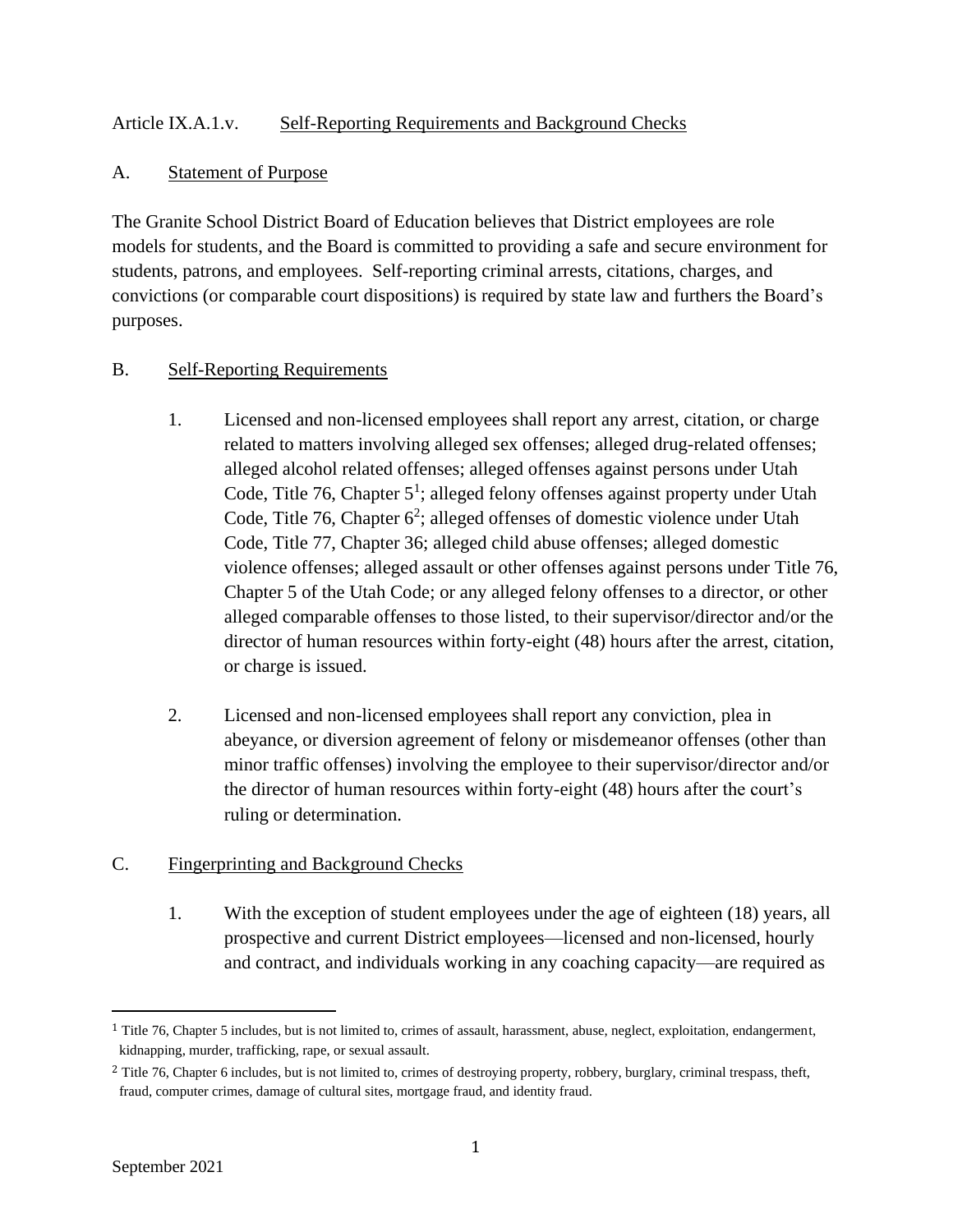part of the employment process and as a condition of employment to submit to an initial background check against state and federal databases and ongoing monitoring through registration with the WIN Database and the Federal Bureau of Investigation (FBI) Rap Back System, which is maintained and monitored by the Utah Bureau of Criminal Identification (BCI).

- 2. All non-employees, including volunteers, contractors, and affiliates with significant unsupervised access to students shall also submit to a fingerprint background check and ongoing monitoring the same as a District employee. Volunteers, contractors, and affiliates with significant unsupervised access to students shall have an approved fingerprint background check on file with the District prior to working with students or offering services.
- 3. The Utah State Board of Education (USBE) initiates all background checks and conducts monitoring for licensed employees, and notification of new entries are delivered to District Human Resources via USBE. Human Resources initiates all other required background checks and responds appropriately to new entries sent directly to Human Resources from BCI. Human Resources regularly performs subscription cancelations for employees, volunteers, contractors, and affiliates after separation with the District.
- D. Costs

All employees, non-employees, volunteers, contractors, and affiliates will bear the costs for required fingerprinting and for obtaining criminal background checks.

# E. Investigations and Determinations

Through its agents or designees, the District shall review criminal arrest and conviction records and information, conduct administrative investigations as appropriate, and make employment decisions intended to protect the safety and well-being of students and the integrity of District operations, at the same time preserving employee confidentiality and due process rights. As such, employees may be placed on leave or otherwise have responsibilities limited or modified during investigations, and employees, applicants, or volunteers may be disciplined, dismissed, or or precluded from working in the District as appropriate considering the nature of the past criminal conduct and the nature of the position.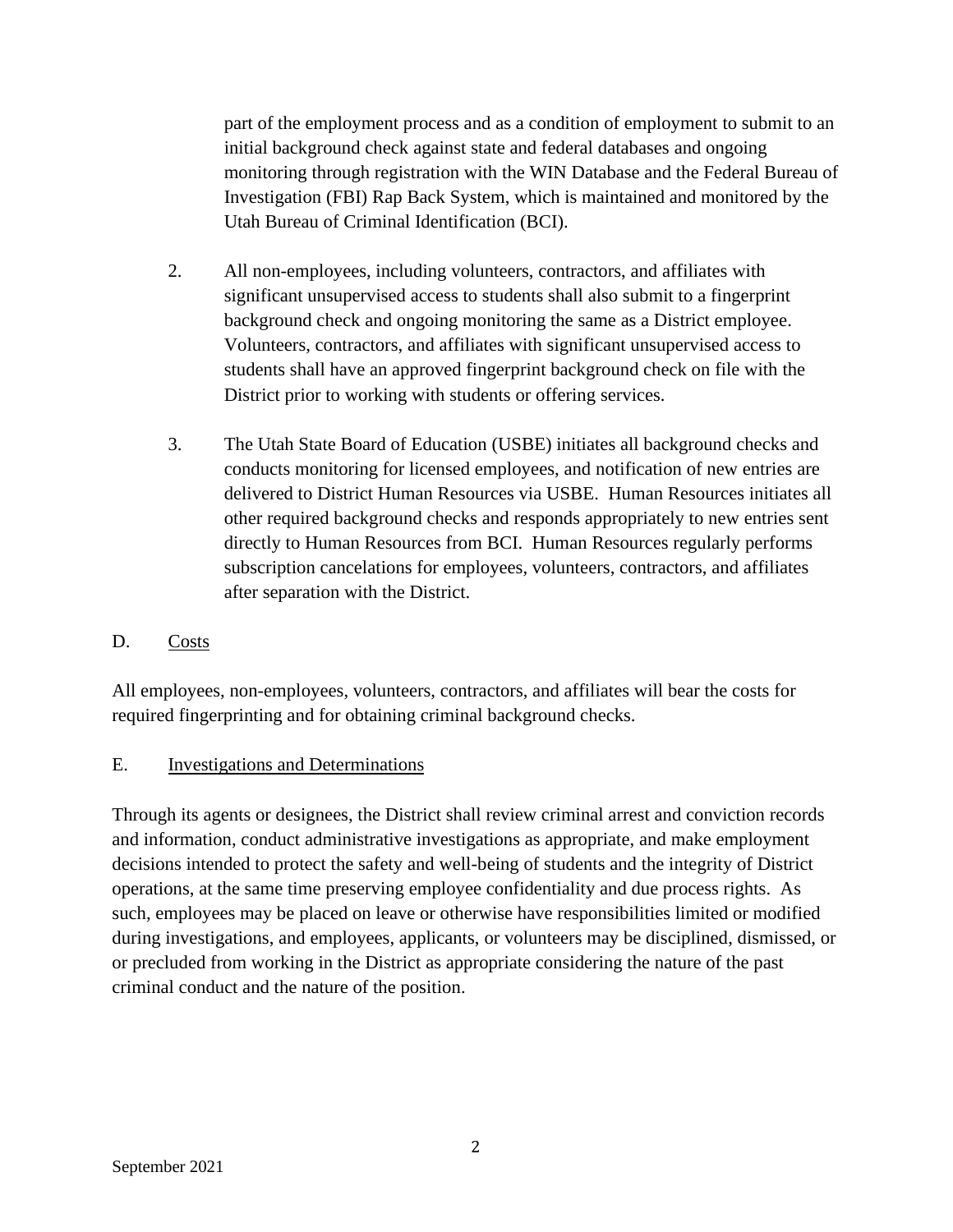# F. Reference Checks

Under Utah law, before employing any individual or assigning any individual to a volunteer assignment which would give the individual significant access to a student, the District must request information regarding any prior employment action taken or discipline imposed for the physical abuse or sexual abuse of a child or student by the applicant or volunteer. Human Recourses shall request such information from the most recent employer where the applicant or volunteer in a qualifying position where the applicant or volunteer directly cared for, supervised, controlled, or had custody of a child.

#### G. Records

Records such as police reports, court dockets, Bureau of Criminal Identification reports, and other records pertaining to arrests and convictions are identified as protected records under Section 63G-2-305 (9) of the Government Records Access and Management Act (GRAMA) and will be maintained by the District for an adequate duration and for the purpose of conducting investigations, making employment decisions, defending against appeals or other actions, and protecting the safety and well-being of students, patrons, and employees.

#### **References**

42 USC 16926, Schools Safe Act Utah Code § 53-10-108 Utah Code § 53-10-211 Utah Code § 53G-11-401 *et. seq.* Utah Code § 53E-6-401 Utah Administrative Code R277-217 Employee Self Reporting Form (Attached)